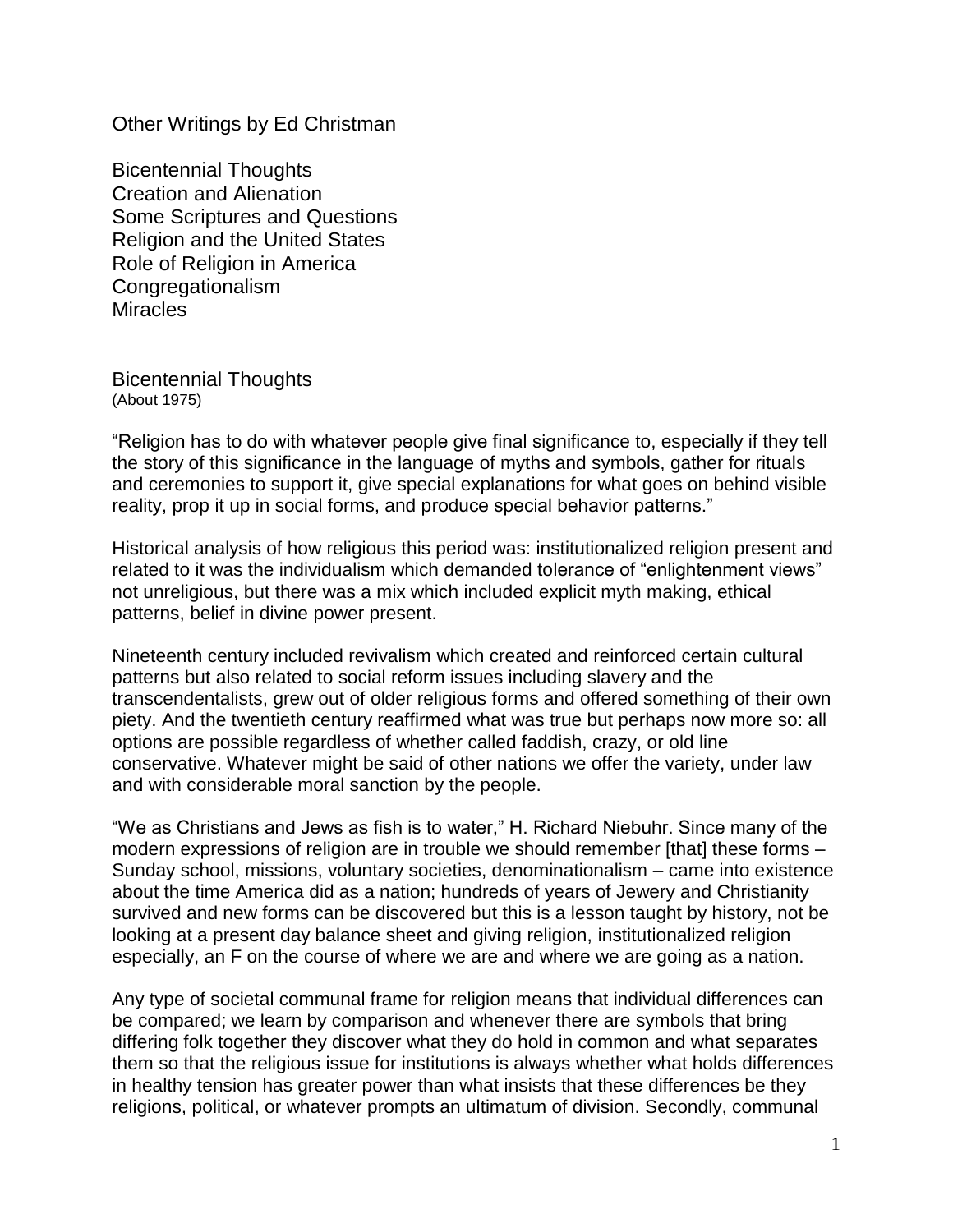nature of religion means that though Christ died for all people, in a free moral society not all respond; therefore, there is a difference between believers in Christianity and in other faiths or in the faith of individualism and this difference cannot be ignored nor it be lamented, provided as authentic balance is maintained.

In an effort to evaluate the meaning of religion in America, it is difficult to get much help from the media, partly because their business is often the abnormal which sells advertising and partly because they do not know what they are about when they attempt to report on religious realities. To be sure, churches and synagogues are accountable for their reluctance to admit weaknesses publicly and confess their faults, but there is a truthfulness heretofore associated with newspapers, magazines, and most of all TV which is greater than their capacity to deliver the truth about a situation. Church and state separation are not involved for what we are talking about is the duty imposed on those who under the first A [amendment?] are free, the freedom especially of the fourth estate. We hope that the moral duty is to be intelligent and fair as well as free and if we have to choose we would hope they were intelligence because fairness can work itself out and the religious people of America need not fear intelligent reporting of what goes on in the name of religion; we have a great deal to fear from ignorance. One can certainly discover non-religious communities to nourish and support all sorts of individualism but one can still find in ghetto and on the farm, in the suburbs and even in the plight of the migratory worker a sense of community founded on religious principles.

American "established" non-establishment of religion in order to guarantee considerable pluralism, pluralism meant that there could be many different establishments offering options religiously for people to choose and as the form of government became a checks and balances system so the protestant, catholic, jewish et al system provided a similar check and balance to prevent the excesses of religious intolerance which had led the ancestors of our forefathers to kill in the name of God. One hopes the growing secularism which is a kind of religion will be as tolerant as those who affirm traditional religious views. [Handwritten note: AAAA (presumably American Association for the Advancement of Agnosticism) has not had any martyrs. Agnostics have flourished, especially in higher ed and people have not abandoned public or private ed nor have they generally punished agnosticism as a crime or as a sin.]

While our system of checks and balances means that you cannot legislate morality, you can legislate the environment in which changes are more likely to occur. Religious resources have helped oppressed minorities survive in America where racism certainly has been part of the fabric, but one must observe that as a nation, there has been more variety attempting to find common ground and part of the ability to believe such a pluralism can work is religious in nature. People find the doctrine of reparations virtually impossible to accept, Christians included, yet that doctrine is a recourse for trying to grasp some of the racial conflict in America and why some react and over-react as they do once the actual bonds of slavery are loosened slightly. Trying to right wrongs is never easy but there has been a failure to make concessions, for example, in business so that labor becomes excessive in its demands, getting reparations in a sense; if blacks have not had a decent school when in the urban centers they outnumber the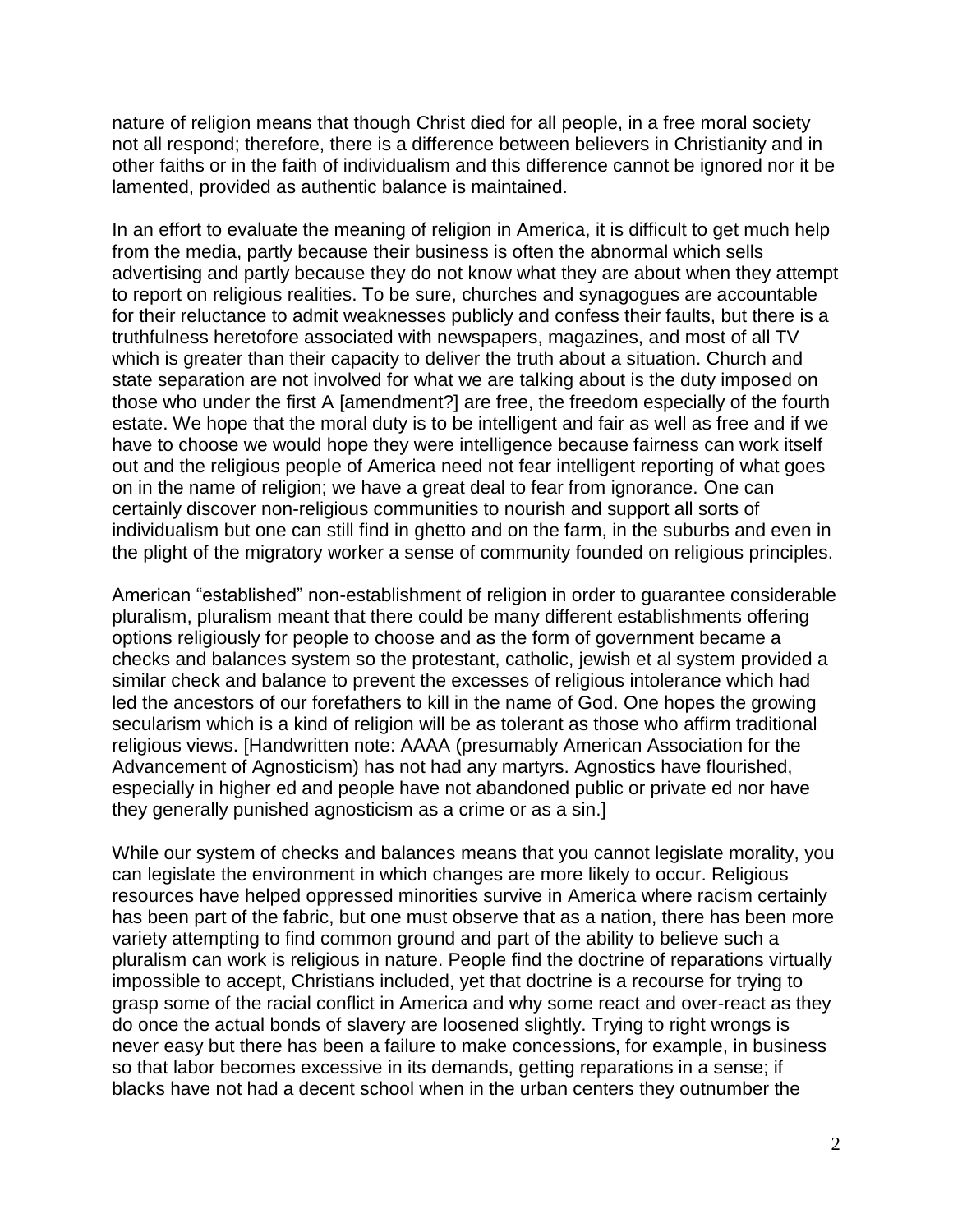whites either our kind of school or no school at all. But there is within the religious fabric of America the possibility to make accommodations to the rights of people.

One of the strong parallels between our system of politics and our system of religion government is the congregational model of governance of many churches which does tend to spread authority and involve a greater number of people; this is balanced with the belief if religious proclamation is in fact everyone"s job it may become everyone"s felt duty; therefore, there is a need for a clerical group, sensitive to the abuses of power which religious or political leaders must avoid. "My own mind is a church" is what Thomas Paine is reported to have said, suggested no need for a priestcraft, and Jefferson"s statement about sweating eternal hostility to every form of tyranny is supposed to have been uttered in the context of religious tyranny. Since the "religion of America," which is enlightenment one should observe there were few if any rights accorded to women or blacks and that although churches have not been without fault in this area, the religious movements of the  $19<sup>th</sup>$  century were of considerable significance in raising these questions. Indeed, if secularism which traces its American heritage to Paine, Jefferson, et al, is really as important as it claims, then it must accept responsibility for much that is wrong with America rather than blaming the errors on religion, while claiming credit for what is recognized as equity or justice or a liberal spirit. Secularists usually fudge a bit, marvelous counter punchers, they don"t stick out the chin.

Charity is American for many motives and only a complete cynic would try to discredit the enormous ways in which religious spirit of charity has been expressed at home and overseas. The religious connection is often muted for some when they point out that the barons of industry only give out of a sense of guilt for having exploited some others to attain great wealth; I would point out that but for religion there would not be a sense of guilt and that the remorse movements v. exploitation while not the sole possession of religion has definite connections. Personal guilt is not evil because it is often connected to the reality of a conscience trying to balance the need for concentrations of power which in fact advance civilization with the needs of the poor and disenfranchised and the need for diversity of centers of power to keep people involved. Although the past generation of rich were often ruthless they did have a conscience which would prick them; the question for America is whether in its secular mood there is a baseline, a standard effectively present within secularism that will prick consciences or indeed whether conscience will be a functional reality. The tendency toward amorality leaves doubt that the charitable impulse will remain as strong unless religious claims penetrate the secularism of our day.

One nation, under God, may seem strange, especially if one believed we were one nation under Canada. To decide we were chosen, if that is what the phrase means, is a theological assumption of considerable proportions; remembering that in slightly over a decade after President Eisenhower had that inserted into the pledge to the flag we lost our first war. If we are chosen, we should be reminded that the Hebrews were chosen, chosen to lose lots of times because they misunderstood chosenness. When religion has played a significant role in the history of a people it can be co-opted to serve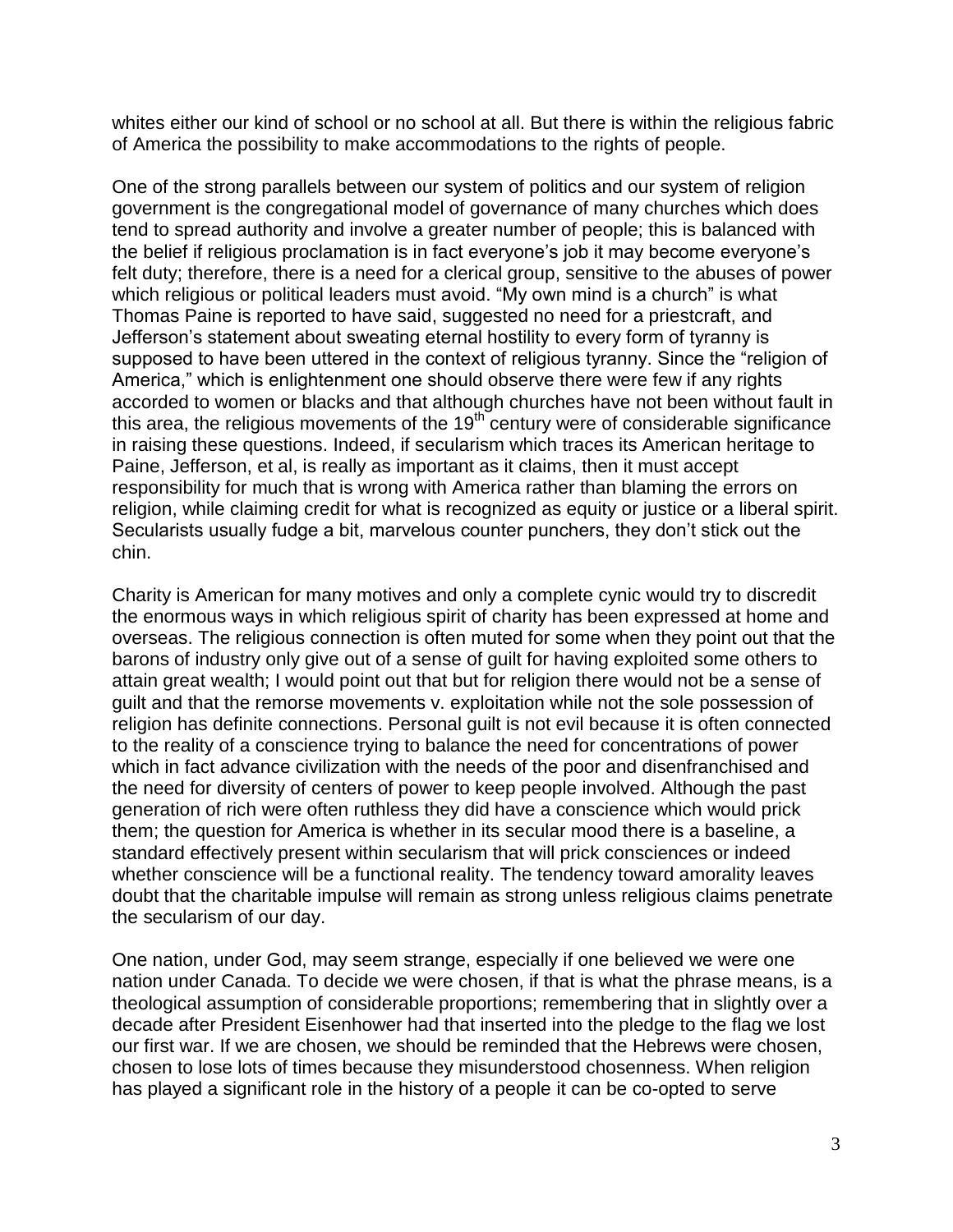government, business, and culture generally and lose its uniqueness. And when everyone is religious that can mean no one is seriously so or put another way, on the surface he is deeply religious [but] down deep he is very shallow. Is not the task of religion to ask all the questions, even if it is afraid of some of the answers being an indictment of broken religious covenants or misplaced loyalties in terms of civil religion or some substitutes for authentic faith in God that expresses itself in terms of his commands to do justly love mercy and walk humbly with Him.

Balance between affliction and comfort which Christianity seeks to provide in priest and prophet. Power of religion is strength and hope when we despair of being able to provide strength and hope by and for ourselves. Provides an accurate self estimate of who we are and might become …. Dares to be credible [and] authentic in a world understandably cynical, suspicious and sick of overly simple solutions and overly promising saviors … chosenness means captivity is a possibility as well as honor of a Solomon … afflict the comfortable and comfort the afflicted, never satisfied because its achievements as Body or Christ never completed.

Ben Hur portrait means that there is some mystery in all religion, something beyond not fully understood and certainly subject to misinterpretation. Juries generally hear so much stuff but make accurate findings; people hear about religions and ultimately can make own judgment.

A Raisin in the Sun: when does your brother need you but now when he is broken? A Man of La Mancha, Guernica, King, Blood of the Lamb, the Messiah, Godspell, the Hiding Places provide inspiration interpretation as does Romans, Amos, Genesis 6, etc. One Flew over the Nest, … The Pawnbroker.

Creation and Alienation (mid-1970s?)

Creation is related to history, not to the shape and protection of the natural order; this connection distinguished Hebrew faith from that of its Canaanite neighbors and may, to some extent, explain why we remain shy about attributing acts of divine intervention to natural acts within the realm of nature; instead such events, especially the tragic ones are viewed as part of a process which is both tragic and rewarding as part of a divine history to be fully understood not by designating certain events as punishments or rewards, drought or abundance of water, but as aspects of a larger more comprehensive historical interaction between creator and creatures. Relationship or the lack of it remains far more crucial than a hurricane destroys people and goods, which viewed in divine terms is not a life and death issue at all. That we should have to see such events as life and death issues is understandable because we are creatures within the process, more likely to grasp for immediate proximate explanations for why and how things occur than the more ultimate reasons which remain only partly known and often [are] obscured by the immediacy of tragedy when holocausts destroy.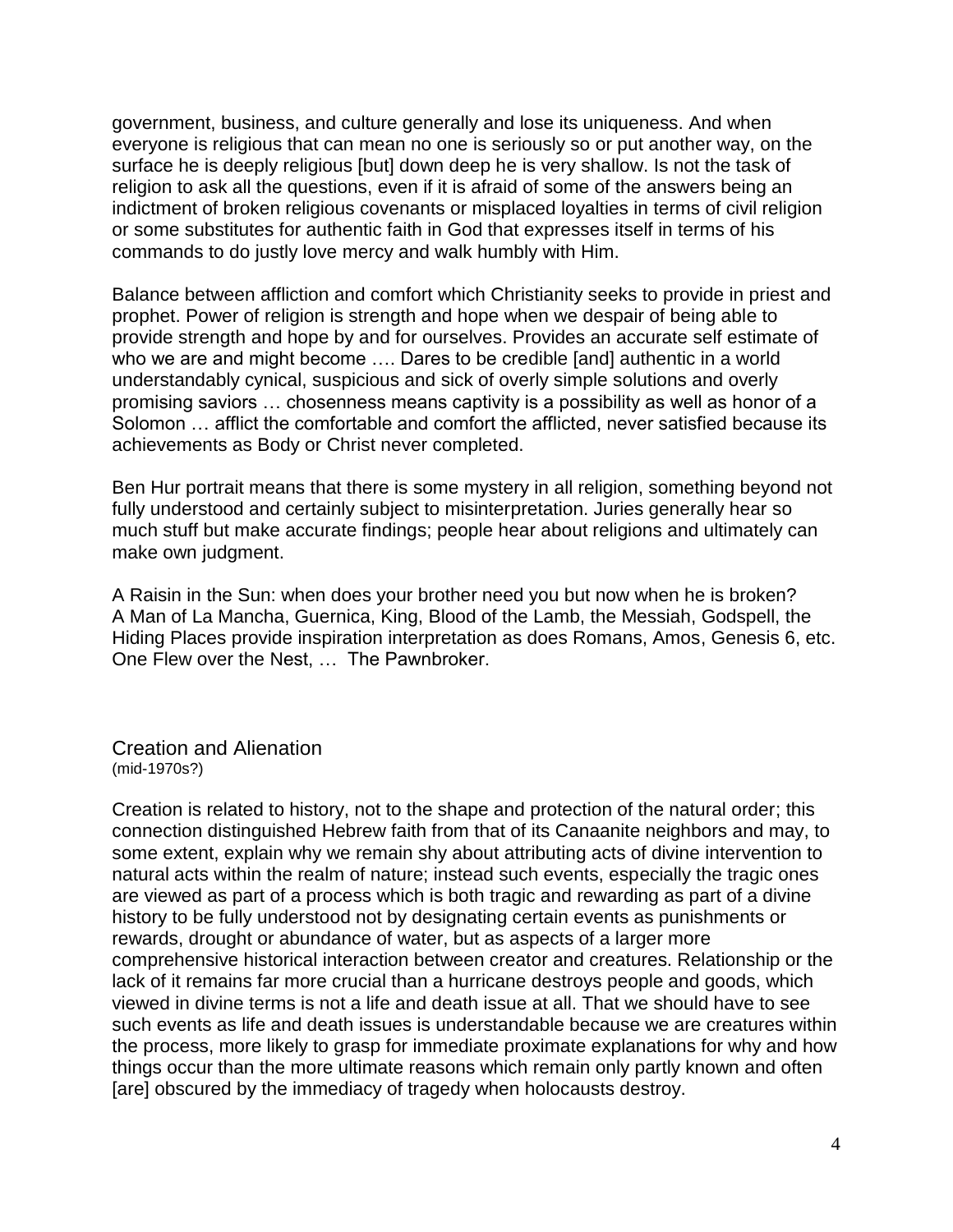When we view creation as relationship made clear in a series of covenants we realize that it is the point at which these covenants are broken or under threat that Y [Yahweh] speaks to covenant people, that it is at the very point of our feeling kinship with a covenant breaker that we sense both the excitement of creating relationships of trust and those which fly apart at the first opportunity. To ask where are you is more than geography; rather it is to ask in terms of religious geography where are you in relationships to the Y of creation. Where is your brother is to further define the religious geography in terms of whether a relationship has been broken by destroying one of the parties thereby ending it without the possibility of it being renewed. What Christianity would assert is that Jesus called Christ who writes new covenants, who is that covenant stands at the very point of danger whether covenants will be made, can be kept or will be renewed, redeemed. Christ"s sense of the forsaken is a portrayal of the alienation completed in order that for him to say I and the father are one is made true, that the relationship is made permanently possible, no longer depending upon a remnant; rather Christ is that power which makes possible the renewal of each and every covenant, gracefully.

Some Scriptures and Questions (mid-1970s?)

Solomon prays for wisdom, to discern what is right. The response is that of what he asked for plus worldly power and lengthened life, 1 Kings 3: 10f. Aftersight makes this a dangerous temptation, it seems, for did not some ask for wisdom, remain confused and get no kingdoms? How do we value the possibilities of rewards as a consequence of prayers?

Jesus prays that disciples be kept from the evil one, not that they be delivered from the world. This is a prayer of protection, lead us not into temptation yet lead us into the place of service in the world. Hence a conflict because if evil is earth bound, how can one hardly be kept from the evil one as distinguished from the control of the evil forces which abide. Will need to pray this prayer often.

There is a proof text for foxhole prayer, Psalm 51:15 says that those who believe in the Lord should call upon him in time of trouble. And the reward is that God will deliver the petitioner who will glorify God. Many of the spa psalms reflect the idea that prayer is conversation, hearing listening but a great deal of demanding. Jeremiah is a conversationalist as [are] Isaiah, Abraham and Moses. Even those of us who fail to listen to the words of others can discipline ourselves to be conversationalists who hear the sounds of God and there is no fruitless prayer unless the prayer decides in advance what the fruit is to be.

Does Shalom have modern equivalents in take care, have a good day, hang tough? Perhaps for all expressions of hope for we cannot create a relaxing day free from problems or doubts or failure but we can hope for some good, some meaning, some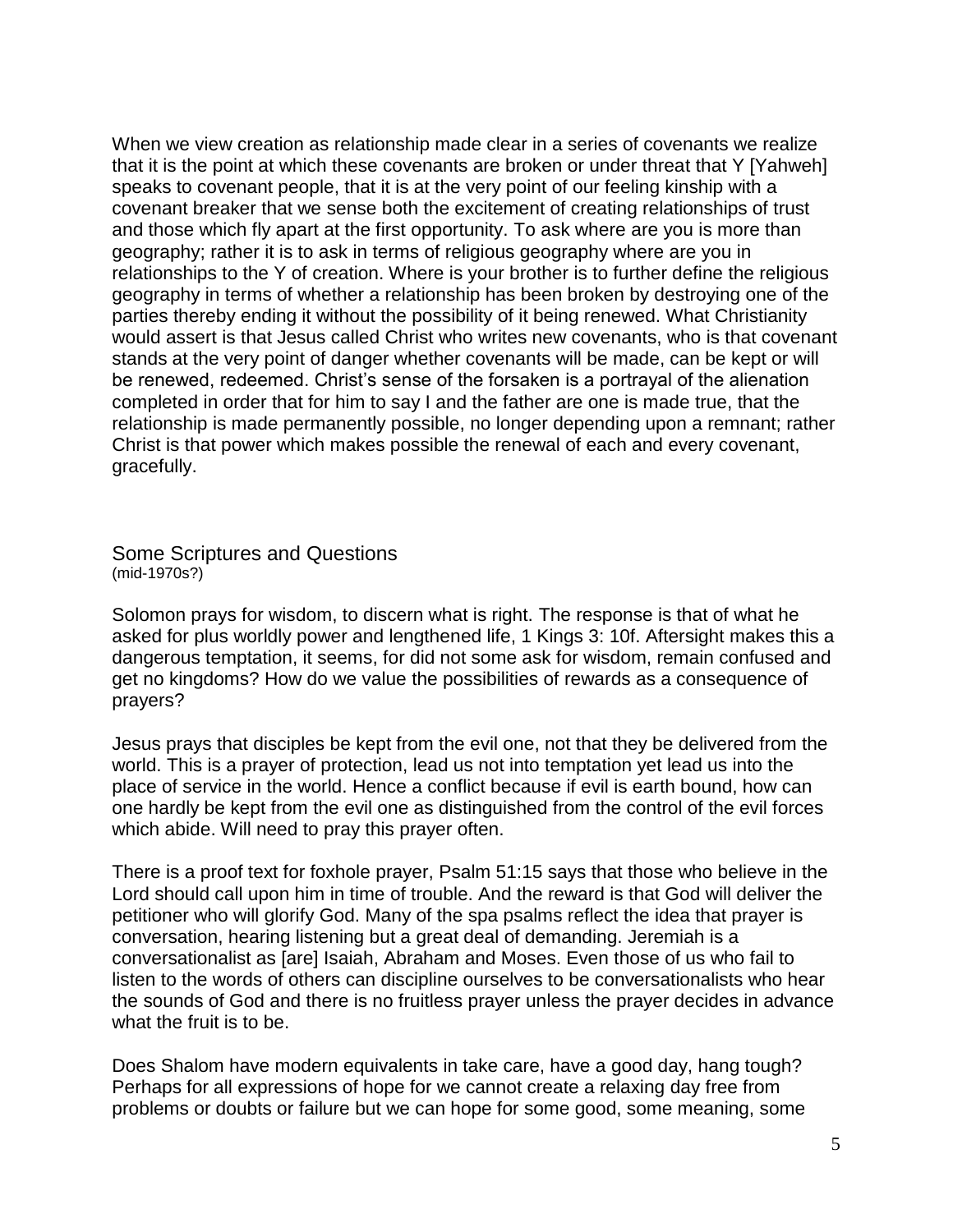affirmation to attend that person, even if we have doubts it will happen; in fact, unless done as flippant ritual, these prayer-like phrases are offered when there is more than normal reason to see the need for some light, some cool water, some hope for the one to whom these words are offered.

Must distinguish between public and private prayer. What a person is prepared to say, to confess, need not be uttered so as to involve another person except God. There is no mini course in theology going on; usually there is urgency, fear, guilt surfacing and crying out, Oh Lord, help me. There are non-public but communal prayers offered around a dinner table between parents and children, prayer partners where there may be a great deal of confessing but often some one-upmanship and we should not assume that prayer partners are necessarily persons of the opposite sex, often confusing other legitimate interests. Then there are prayers either spontaneous or prepared deliberately offered to an on behalf of a group, hopefully prepared to hear and participate in that offering to God. These prayers are more general yet run the risk of being mini-sermons. Public prayers may be specific in reciting the record of our evil and folly and draw hostile reactions from those who think the analysis unfair, the judgmental character of what is said an imposition upon the hearers. The prayer should be aware of these dangers but following the Biblical models some prayers did anger the power brokers in and outside of the synagogue or the church.

[Hand-written note describes the parallels between prayer and jogging. With jogging, often need someone else; experience certain sights and sounds; involve getting into a pattern and regularity, lose concentration and regain it, and have a sense of flushing out, clearing the air of any concerns, such as grief. When done with others, jogging like prayer benefits from encouragement, by thinking about folks who run, folks see you on their way back, when you"re starting, thumbs-up is my sign.]

Religion and the United States (mid-1970s?)

The Republic began with some adherents to religion and other adherents to views which are not called religion. There was room for both as signers of the Declaration and has been as much or more variety in the subsequent 200 years.

Religion can be defined as what my own mind tells me and many Americans are religious without practicing any structural rites with others; the pluralism of this country has generally asserted this freedom as much as the freedom to organize, worship, serve, and conserve those stories and symbols which portray what religion means to these people. [Handwritten note: Marriage counseling – "I believe in God but I don"t go to church;" don"t want to be hypocritical.]

Yet within specific communions, differences are recognized which are judged to be destructive of what holds individual persons together in a church community. Admittedly any structure that defines itself with stories and symbols, behavior patterns, interpretations of events and seeks to implant itself in a culture will exclude, at the level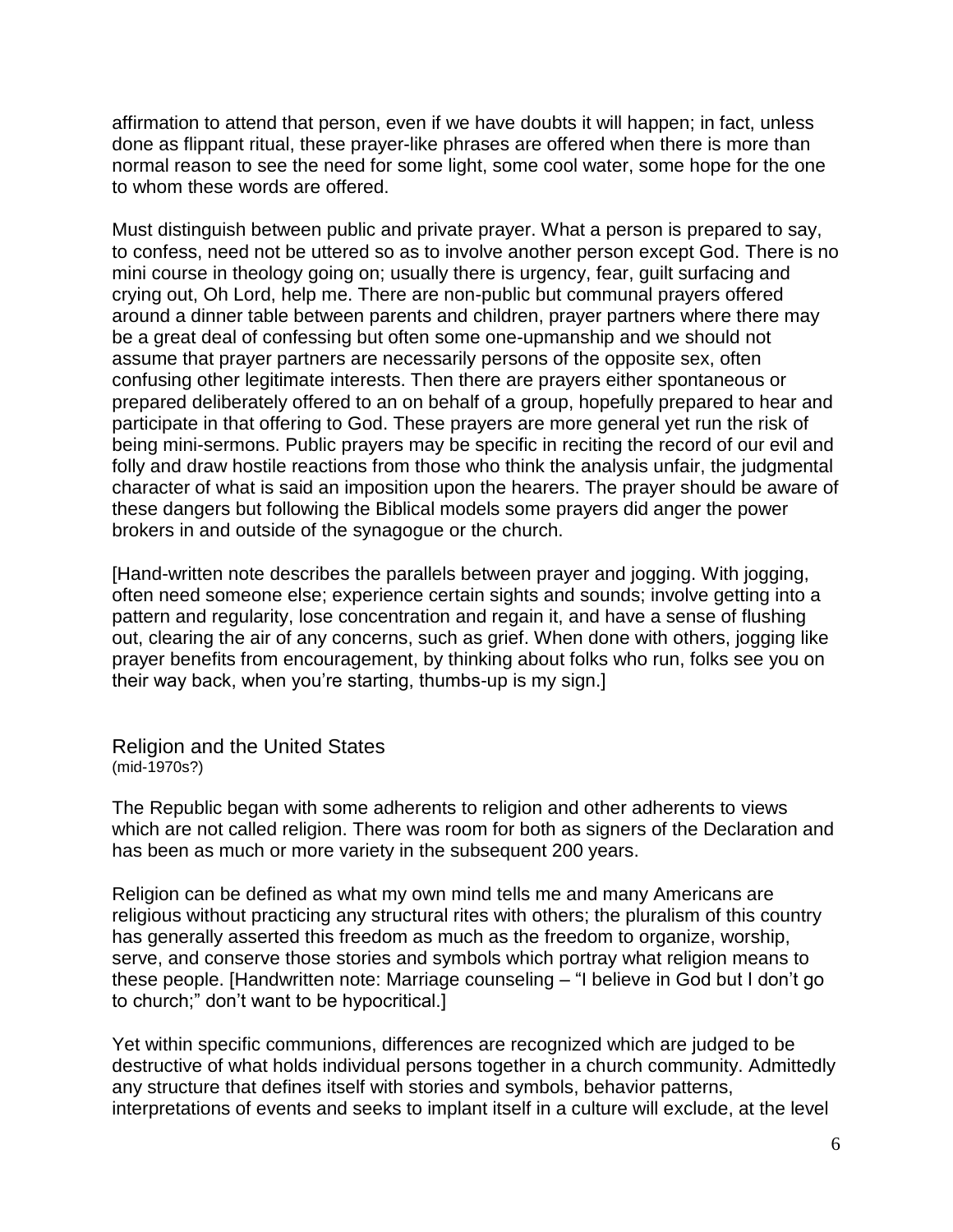of community, those who freely choose not to participate and make commitments which the stories prompt on the part of believers.

The Judeo Christian heritage has less to fear from fairness, bias for example in the media, than it has to fear from ignorance within the media. Unfortunately it seems sometimes this might be our choice as believers for although the media"s freedom and ours to worship God are inseparable, we are hard pressed to overcome ignorance in reporting factually religious events, the status of religious institutions and the traditional, customary business as usual forms of religion as well as the more "news worthy" new different events and quasi-institutions under a religious banner.

Hopefully the growing secularism as a kind of anti-religion religion will be as tolerant of traditional historical religions as the latter have of the AAAA, none of which have been martyred for his or her doubts. Religious wars reveals that sin infects religious folk and perhaps with greater power to justify their acts. The war between the states was partly fought on religious grounds, leaving us able to see, we hope, how God"s Word becomes a weapon in the hands of two different men.

Role of Religion in America (mid-1970s?)

Social reforms: abolition, civil rights, prison reform, anti-war, alcoholism excesses of capitalistic system (sweat shops), migratory labor, unionism

Law and order: South remains region which accepted judicial realities, seems to be dealing more affirmatively because people assume purpose, meaning accept some authority over them

Inst. charities: based on specific religious impetus (YMCA etc)

Missions: teaching translations, advancements which did not make for wealthy missionaries even if others took advantage

Community: no social life outside the church, often inclusive of folk, a source of strength and family stability

Death: affirmations about reality and belief in resurrection plus debunking some notions about punishment for sins, such debunking very helpful

Education: church-related schools and support of public schools; alternatives to state controlled education, place for investment by free enterprise, check and balance on larger less personal public institutions

Religion has two parts: private, individual dimension, and public social communal; its texts often reveal differences of opinion, varieties of experience high and low points in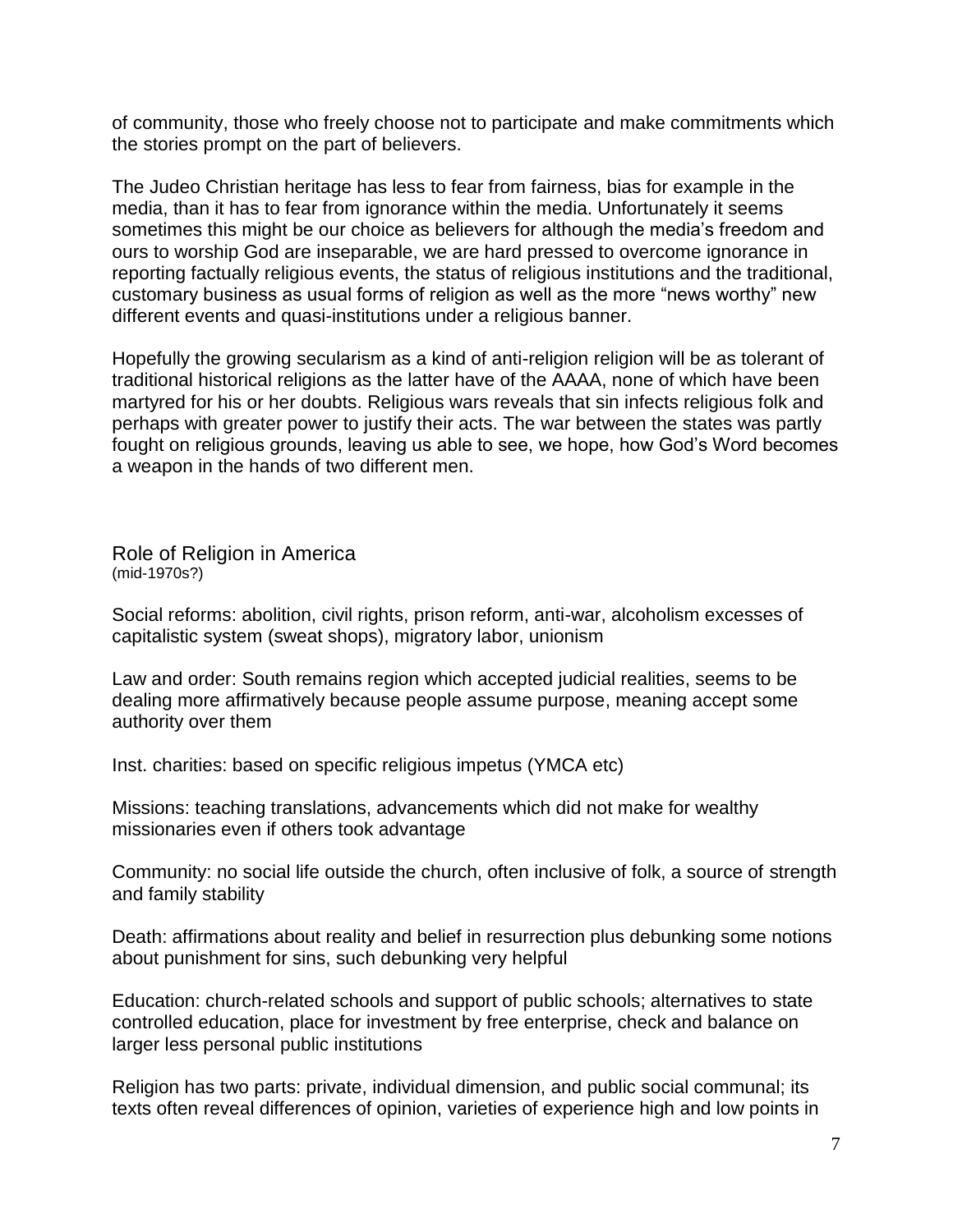commitment and generally less to fear from discussion than from keeping people ignorant of both the power and often the impotence of religious people. Wars and all is a dare to any other viewpoint. Emerges a King a Solsenetizen [Solzhenitsyn], a Graham, a Billy Poteat at WF, countless people who shape and keep hope alive in commandments, covenants, stewardship, no matter what.

A story to tell … symbols and ceremonies to represent that story … actions of public and private nature which are based on the story. A desire to shape it. Trust in that story as represents good news that God is judge, model redeemer and comforter that we might grow in wisdom in stature in favor with God and man.

Congregationalism (mid-1970s?)

Congregationalism offers as a model for religious institutions the same model as town meeting, legislative hall, [where] the individual ideal and power is tested within a larger group; hopefully no one gains absolute sway in church gathering or in congress, at the cathedral or in the white house. To be fragile and finite means we need one another to affirm both our differences and our similarities and together vigilant vs. every form of tyranny, for TJ [Thomas Jefferson] was as fearful of religious tyranny as any other form. Religion may help keep us aware that the temptations of power are considerable; conversely, the use of power redemptively offers considerable hope that lives of people can resemble the prophet"s hope that justice and mercy will roll like an ever-flowing stream.

Since we all sense sometimes acts of grace, unaccounted-for favors without merit, worthwhileness beyond what we have done ourselves, we equally should recognize the sense of guilt for acts deliberately destructive of others. A sense of guilt points towards something able to accept and declare all things and people can be made new.

If we are "under God" we should recall that other chosen people were captives dispersed for their rebellion vs. God if we are to rejoice in their good times. Civil religion is hardly civil to extremes, nor is it deep enough to sustain complexities of life in which power is so concentrated and the threats to life and civilization are actually real not imaginary. Civil religion flattens our differences on the people that hold them and that pathway is a potential springboard to justify the actions of tyrants who would eradicate all freedoms, to believe or not believe in God and insist you believe in the tyrant. [Handwritten note: "Why don"t you trust us?" I cannot trust anyone who puts his faith solely in technology and not in God.]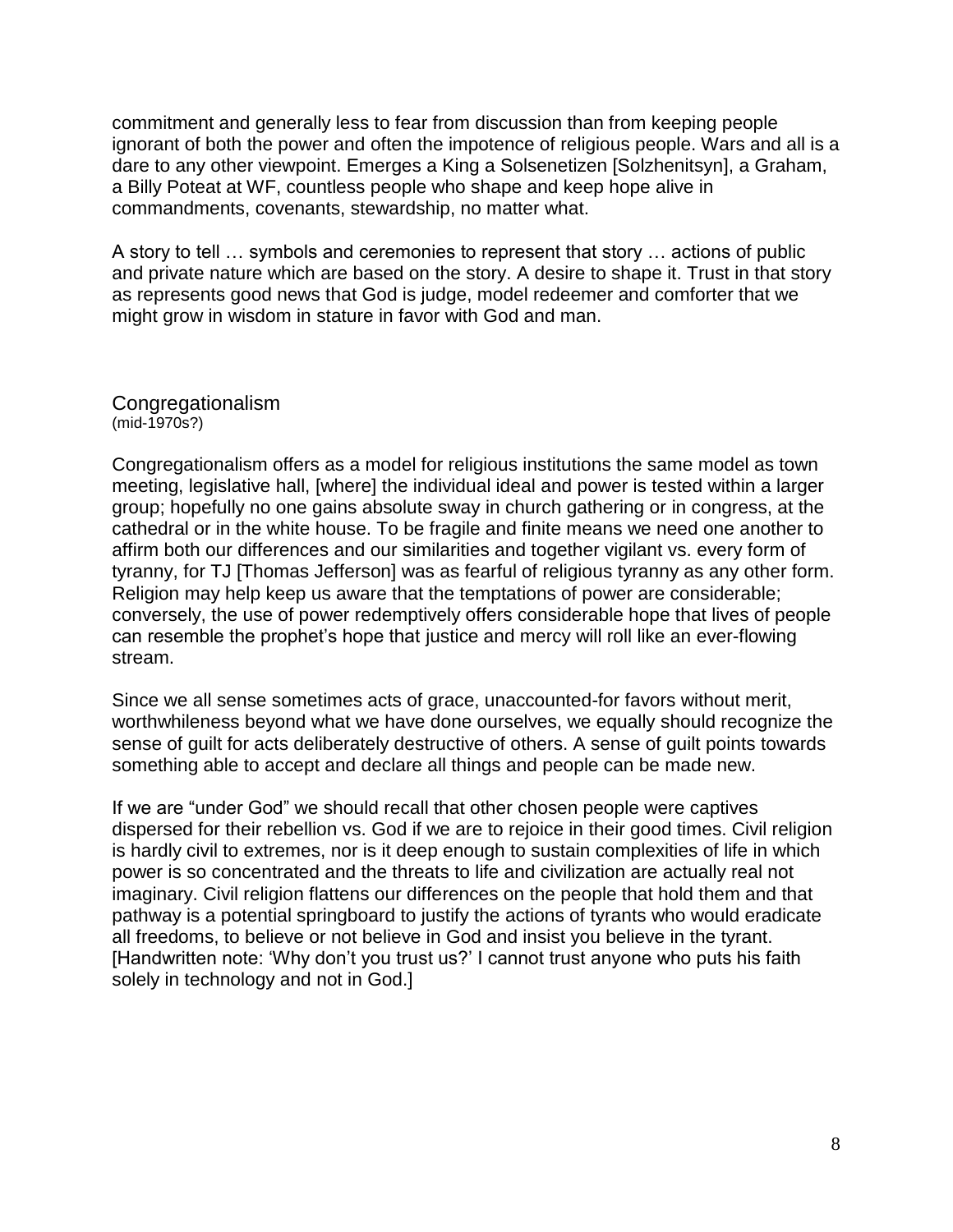## **Miracles** (1984 or later)

A miracle is something we have not seen before; therefore, we may not necessarily find others believing what we say unless they too are present and see the fire, the change, the dramatic event called miracle. This miracle story like many is associated with faith; the contrast is the story of the widow whose son has died; no faith only compassion, but in most stories there is a connection between the faith of the afflicted person and the power which heals; here it is the faith of friends but there is at least an inference of the faith of the paralytic. Each account is different in some significant details, just as any reporting of a miracle would be; our problems stem from the making of connections with that time and finding as miracle only those stories which have had the same psychological properties as the ones in the Bible. Indeed if faith is the key factor, how God would respond might vary considerably.

Fear is the response of many; praise of God and acceptance; the story introduces the ministry in Mark in such a way that after the whole story unfolds we certainly see what strategic placement we have. ...Wow would be the response, far out, did you see that; what we have seen on TV or the monastery with the copying machine\* is a miracle only if you do not know what happened, only if certain facts are not known and unless all modern technology is some kind of miracle in terms of how men have used the gifts of God and to carry out dominion and power over the earth, we still are not very far.

Miracles have more to do with faith in God than faith producing miracles; those for whom miracles occur are the most surprised; be aware that one can work too hard, become too centered on miracle working. The story of the miracle worker [Anne Sullivan, teacher of, Helen Keller] suggests a long sustained effort without any assurance; there was stubbornness, compassionate stubbornness to help a child doomed otherwise to a limited life; scripture does not tell us hardly anything about the persons who have been healed; some were not even willing to say thanks; others are reported as one version here of praising God. Pray for healing but unless that particular prayer has been connected, no own knows; and prayers for families probably help but not nearly so dramatically;

Once upon a time a professor flunked out a student who later returned a changed person and the professor managed to take Fs off the former student"s record; later the student now graduated helped the professor in a minor way but testified to the faith placed in him to use the chance to make for himself a better life, less crippled by the many handicaps most of which are invisible; those of us with oldest physical handicaps are better off than some; whatever our other handicaps are, lack of faith of disciplined life of prayer, whatever, may or may not get attention; in some ways any work of art is a miracle, a play directed by a talented, compassionate professional and a motley crew of people, some of whom have never had any interest and may be completing a humanities requirement, jell into a marvelous drama which is fun; likes a challenge; and Jesus did too, especially when he dealt with those who were hung up on words.